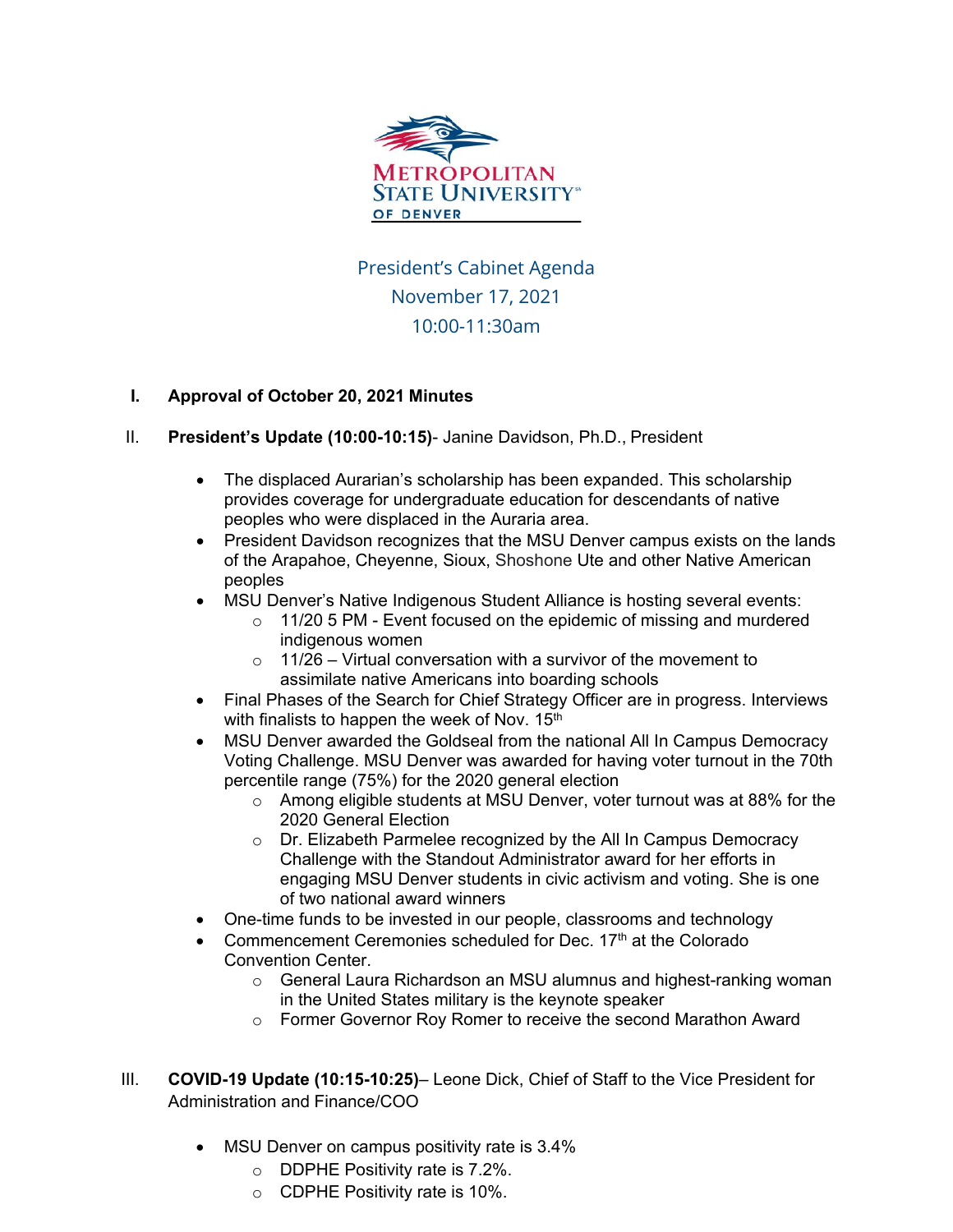- Colorado is #2 state for positive cases this week per capita (Week of Nov.  $15<sup>th</sup>$ )
- On Campus student Vaccination Status 90%
- Employee Vaccination Status 98%
- Holiday Break Reminders Observe CDC travel guidelines.
- Fall Break: COVID-19 testing center to be closed on Thanksgiving and the day after (11/25-11/26)
- Winter Break: COVID-19 testing center to be closed from December 24<sup>th</sup>-January 3rd
- IV. **Roadrunners Rising: Announcing MSU Denver's First Comprehensive Campaign (10:30-10:50)** – Christine Marquez-Hudson, vice president and executive director, University Advancement and MSU Denver Foundation, Jamie Hurst, assistant vice president for Strategic Engagement, Kim Castelo-Dima, Campaign Consultant
	- The Campaign theme, Roadrunners Rising, embodies the upward mobility that is at the Core of MSU Denver's vision.
	- Tell Our Story.1) Show, 2) Engage, 3) Create
		- o Show: Discover MSU Denver Experience by engaging with the fullness of our lives
		- o Engage: Demonstrate the need for support and craft avenues for engagement
		- o Create: Unify our communities, partners and advocates to create an inclusive sense of belonging at MSU Denver
	- The storytelling will illustrate the need for the investment and impact we seek
	- Focus on our strength in diversity 51% of MSU Denver undergraduate students are students of color
	- Campaign Pillars:
		- 1) Facilitating Student Success
		- 2) Cultivating Inclusive Excellence
		- 3) Creating Classroom to carrier pathways
		- 4) Addressing Colorado's Talent Pipeline.
	- Facilitating Student Success: Scholarships combined with Wrap-Around Services, Investing in Student Programming and Care. Scaling & Sustaining Wrap Around Services
	- Cultivating Inclusive Excellence: Growing the Faculty Fellows Program, Scaling Teaching Assistant Program. Sustaining the ACUE (Association of Colleges & University Educators) cohort that improves teaching practices = student engagement/retention
	- Creating Classroom to Career Pathways: Classroom to Career Hub (C2 Hub), Mentoring, Earn and Learn
	- Addressing Colorado's Talent Pipeline: Health Institute, Office of Education Solutions, Center of Entrepreneurship.
	- Campaign Timeline: Currently in Phase 3: Silent Phase (Q2 2021-Q2 2022)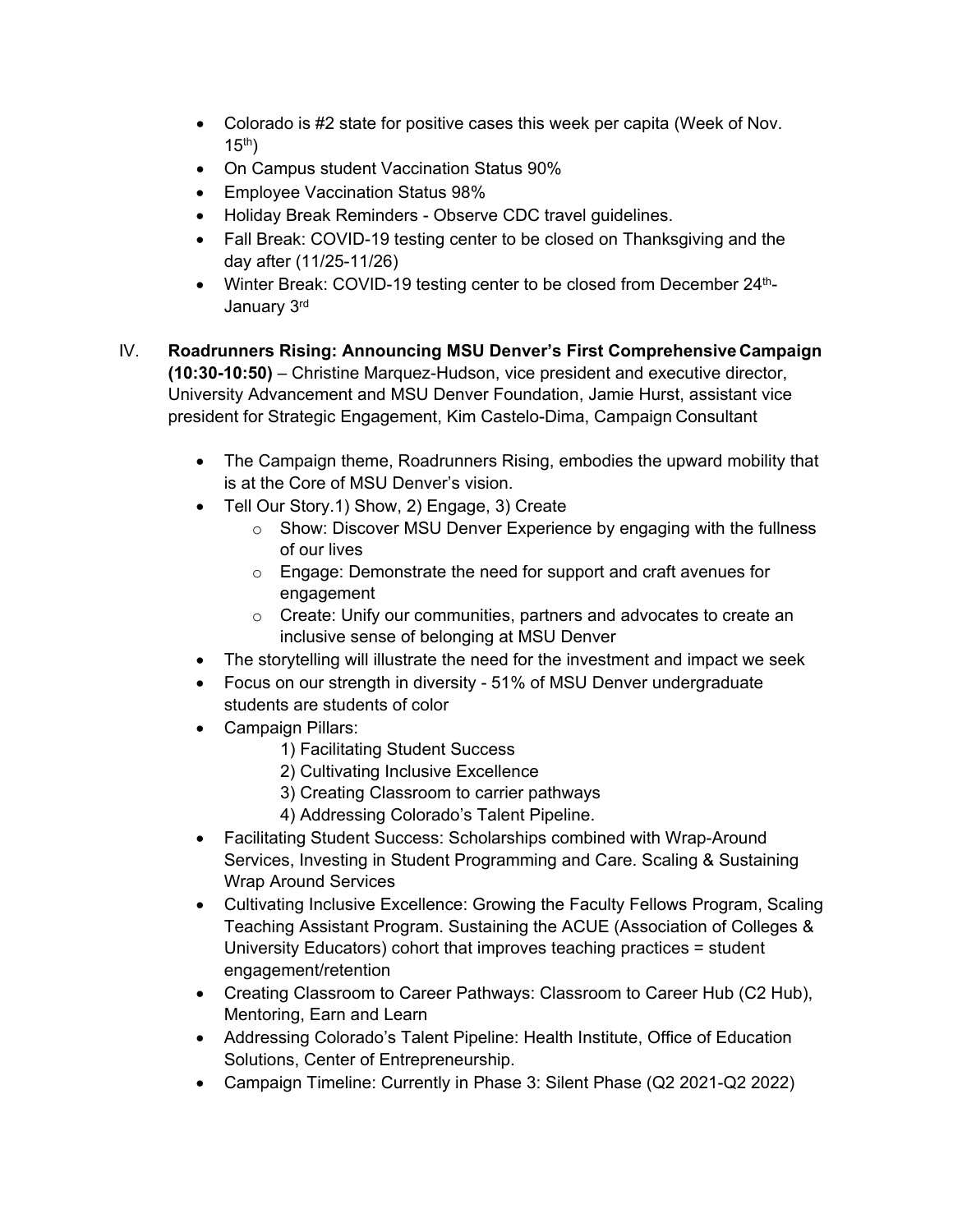- V. **Policy Updates (10:50-11:10)-** Staff Alternative Work Arrangements Policy Guide Rebecca Reid, Senior Program Manager, Learning & Development, Nicholas Stancil, DeputyGeneral Counsel
	- Overview: AWA Policy, AWA Guide, Individual and Team Tools, Leadership Development Resources and Next Steps
	- AWA Policy: Broad guidelines to foster flexibility. The supervisor and employee to work collaboratively, engaging others on the work team as appropriate, to discuss and develop any potential alternative work arrangements that achieve University goals and meet the needs of the employees and the team.
	- AWA Guide:
		- 1) Guiding Principles: Mission first, people always. Equitable consideration, not equal outcomes.
		- 2) Roles and Responsibilities: Employees, Supervisors, Senior Leaders, Human Resources. Assessing AWA Sustainability
		- 3) Types of AWAs: Definitions and Examples. Special Considerations for Remote Work
		- 4) AWAs in Practice: Steps to Request an AWA. Tips for Supervisors and Employees.
	- Individual and Team Tools: Employee Self-Reflection, Supervisor Self-Reflection, Team Conversation Guide and Agreement
	- Leadership Development Resources SharePoint available to anyone with MSU Denver login credentials.
	- Next Steps: ADKAR: Awareness, Desire, Knowledge, Ability, and Reinforcement.
	- Question: Do I need to report to HR that my staff has an AWA? 1) Answer: No
	- Question: Where can we find the Guide?
		- 1) Answer: Once approved, and finalized it will be found on the Leadership Development Website.

## **VI. Round Robin Updates (11:15-11:30)**

- A. Edward Brown, Chief of Staff-Encourages attendance at the Women's volleyball games as they are making MSU Denver history
- B. Michael Benitez, vice president, Diversity and Inclusion-
	- Hosting the 2021 Film Premiere of "Great Colorado Women" a film series of notable women in Colorado's history. MSU Denver's own, Rachel Noel, a past Chair of the Africana Studies Department, film will be featured at this event in the CAVEA.
- C. Elizabeth Ribble, chair, Department of Mathematics and Statistics-NSTR
- D. Eric Mason, interim Chief Strategy Officer-Not in attendance
- E. Andrea Smith, associate vice president of Strategic Communications, University Communications and Marketing
	- Website search is driven by key words. 300 web authors have been trained on the keyword process. It is important that webpages are updated.
- F. David Fine, General Counsel-NSTR